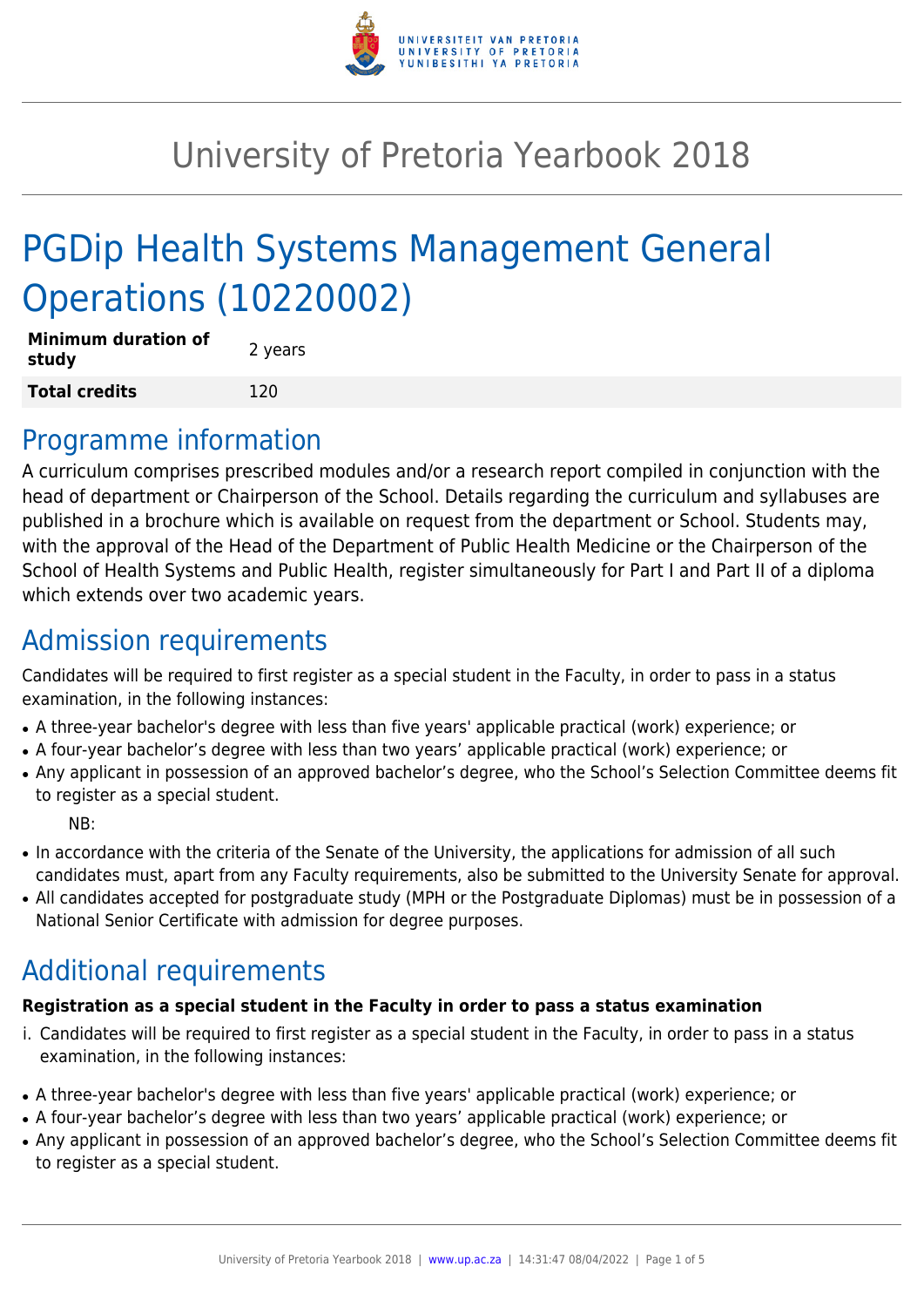

#### **NB**:

In accordance with the criteria of the Senate of the University, the applications for admission of all such candidates must, apart from any Faculty requirements, also be submitted to the University Senate for approval. All candidates accepted for postgraduate study (MPH or the Postgraduate Diplomas) must be in possession of a National Senior Certificate with admission for degree purposes.

#### ii. **Pass requirements for the status examination**

- At least 60% must be obtained in the status examination.
- The status examination will be written in June.
- iii. The application of a student who has passed the status examination must be submitted to the Senate of the University for approval. Successful students may then enrol for the degree programme in the following academic year.

#### **Other selection criteria**

(Each on a scale of one to five.)

- Academic merit
- National/International need for public health
- Under-represented groups in public health
- Public health related employment
- Track record e.g. employment, academic, community-building, etc.

# Examinations and pass requirements

Students must attend all lectures and practical classes to the satisfaction of the head of department or the Chairperson of the School before they will be admitted to the examinations. Written, oral and/or practical examinations must be passed in all the modules. All diploma programme summative assessments will be externally moderated. The minimum pass mark for prescribed modules and the summative assessment is 50%. Only with the approval of the Chairperson of the School, on the recommendation of the head of department, will a student be allowed to continue his or her studies after having failed two modules (or the same module twice). A second examination in a module (including the diploma-specific summative assessment) is arranged in conjunction with the head of department.

# Pass with distinction

A diploma is awarded with distinction to a student who has obtained a mark of at least 75% for the externally moderated assessment component as well as a simple (unweighted) average of at least 75% of all the marks for the other required modules for the relevant diploma; excluding PHM 870 Learning in public health 870.

### General information

#### **Concurrent registration for two study programmes**

i. In accordance with the stipulations of the General Regulations, which is mutatis mutandis applicable in the case of postgraduate diploma study, the permission of the Dean is required for concurrent registration, subject to the regulations applicable to the fields of study in question and to any other stipulations the Dean may prescribe. Such a concession may be withdrawn by the Dean if the student does not perform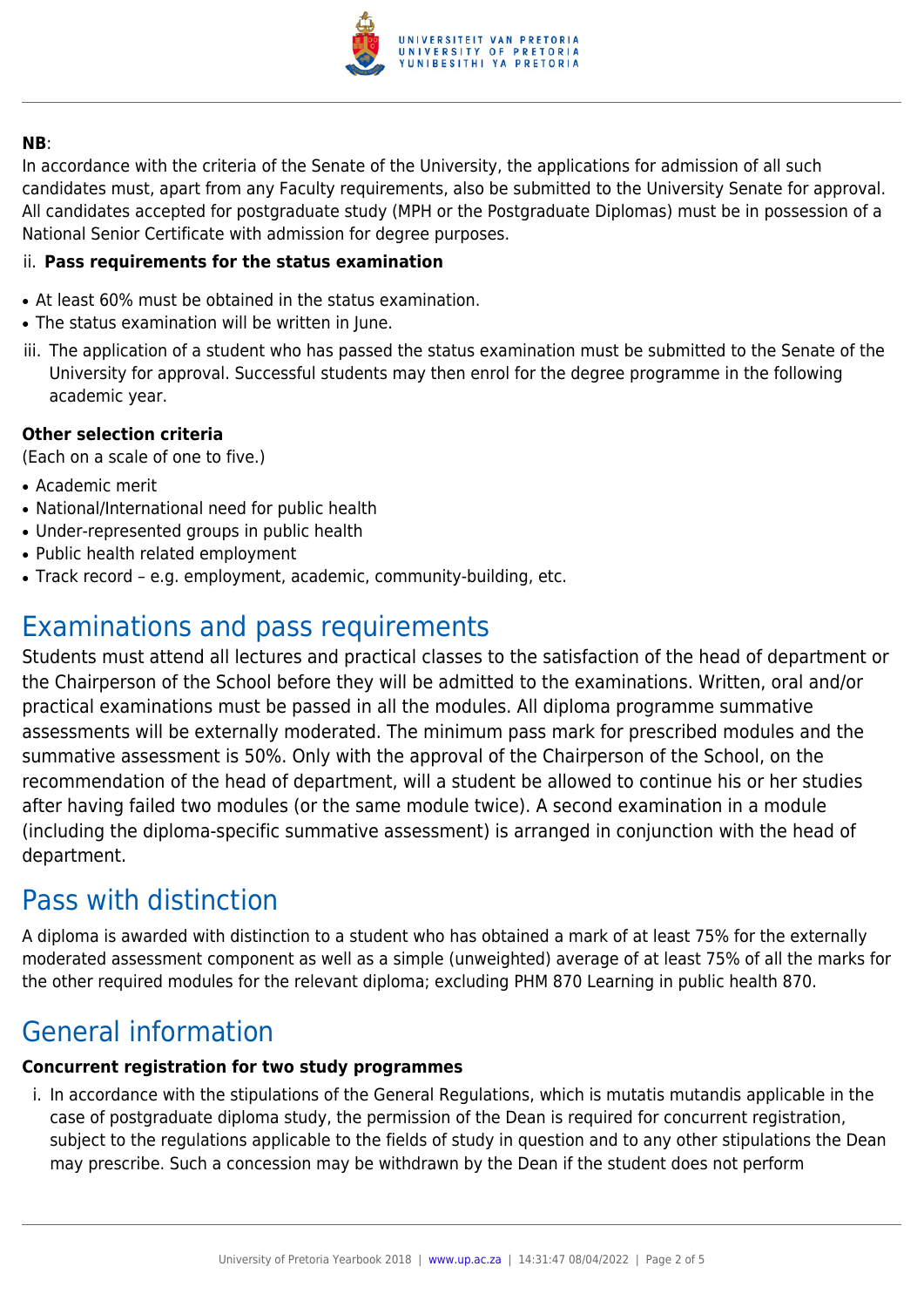

satisfactorily – all assignments and coursework must be completed on time. Concurrent registration will not be accepted as a reason for poor performance or not meeting deadlines for both study programmes.

- ii. In the case of registering concurrently for two study programmes in the School of Health Systems and Public Health and elsewhere, students must obtain the written consent of both the coordinator of their current programme and the coordinator of the second programme (or the track co-ordinator in the case of the MPH), and submit it with a substantiating letter to the School's Academic Programme Committee, for recommendation by the Chairperson of the School, after which the application is submitted to the Dean for approval.
- iii. The School of Health Systems and Public Health states that concurrent registration for two study programmes is a privilege and not a right.
- iv. Concurrent registration must be applied for annually and is granted based on academic performance in the primary degree/diploma programme. If the current field of study is a master's degree, then the second field of study can be a postgraduate diploma.
- v. If the current field of study is a postgraduate diploma, then the second field of study can be another postgraduate diploma.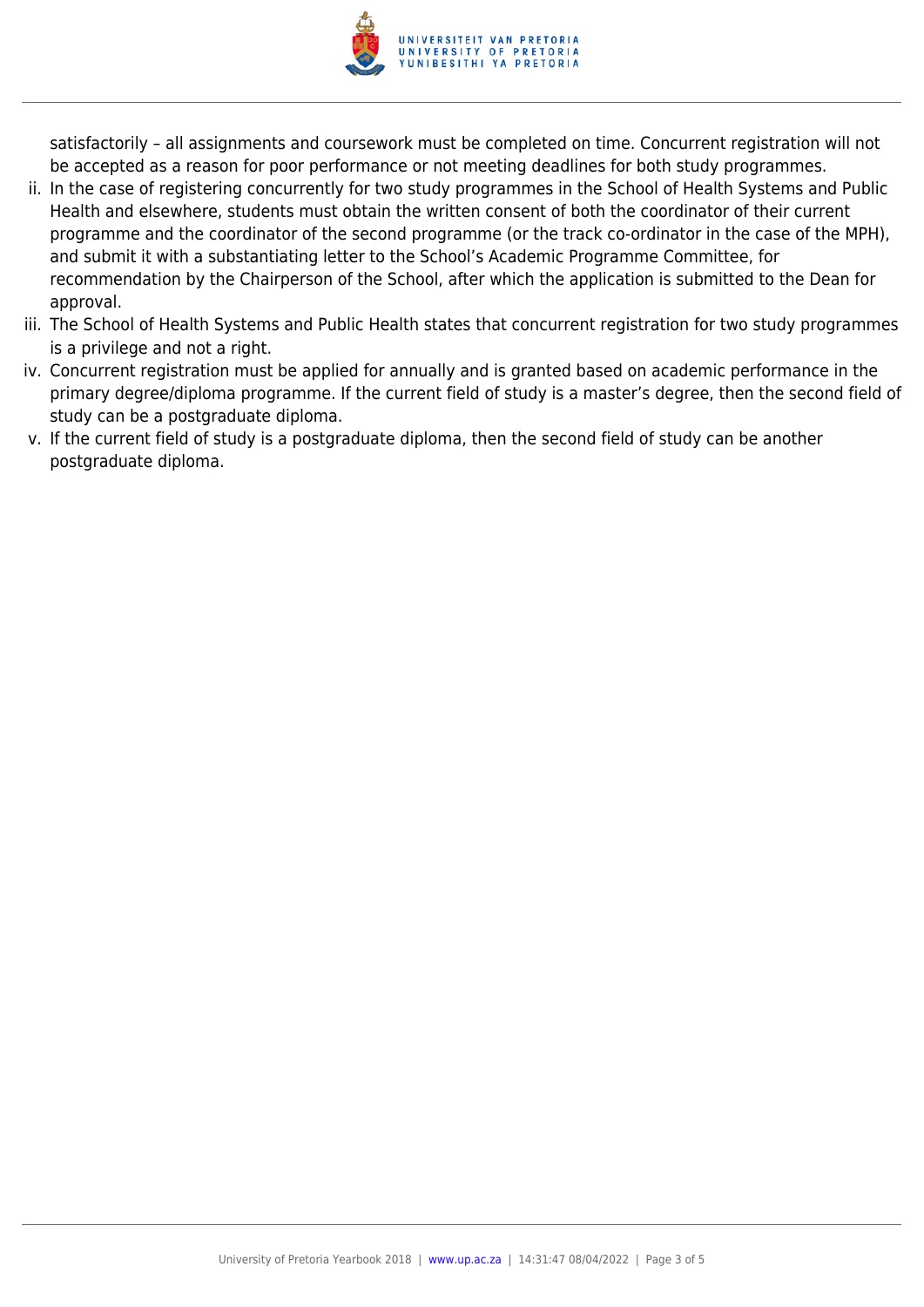

# Curriculum: Year 1

#### **Minimum credits: 120**

### **Core modules**

[Research report 772](https://www.up.ac.za/faculty-of-education/yearbooks/2018/modules/view/AHM 772) (AHM 772) - Credits: 30.00 [Financial management in public health 772](https://www.up.ac.za/faculty-of-education/yearbooks/2018/modules/view/HCF 772) (HCF 772) - Credits: 10.00 [Health policy and systems 776](https://www.up.ac.za/faculty-of-education/yearbooks/2018/modules/view/HCM 776) (HCM 776) - Credits: 10.00 [Principles of human resource management 773](https://www.up.ac.za/faculty-of-education/yearbooks/2018/modules/view/HRM 773) (HRM 773) - Credits: 10.00 [Learning in public health 773](https://www.up.ac.za/faculty-of-education/yearbooks/2018/modules/view/PHM 773) (PHM 773) - Credits: 5.00

### **Elective modules**

[Human nutrition and public health 772](https://www.up.ac.za/faculty-of-education/yearbooks/2018/modules/view/CDS 772) (CDS 772) - Credits: 5.00 [Project management in health 771](https://www.up.ac.za/faculty-of-education/yearbooks/2018/modules/view/HCS 771) (HCS 771) - Credits: 10.00 [Introduction to monitoring and evaluation for health managers 773](https://www.up.ac.za/faculty-of-education/yearbooks/2018/modules/view/HIN 773) (HIN 773) - Credits: 10.00 [Primary epidemiology 773](https://www.up.ac.za/faculty-of-education/yearbooks/2018/modules/view/HME 773) (HME 773) - Credits: 10.00 [Communication in health 770](https://www.up.ac.za/faculty-of-education/yearbooks/2018/modules/view/SCC 770) (SCC 770) - Credits: 5.00 [Health promotion 771](https://www.up.ac.za/faculty-of-education/yearbooks/2018/modules/view/SCP 771) (SCP 771) - Credits: 5.00 [Principles of quality assurance 771](https://www.up.ac.za/faculty-of-education/yearbooks/2018/modules/view/TQM 771) (TQM 771) - Credits: 10.00